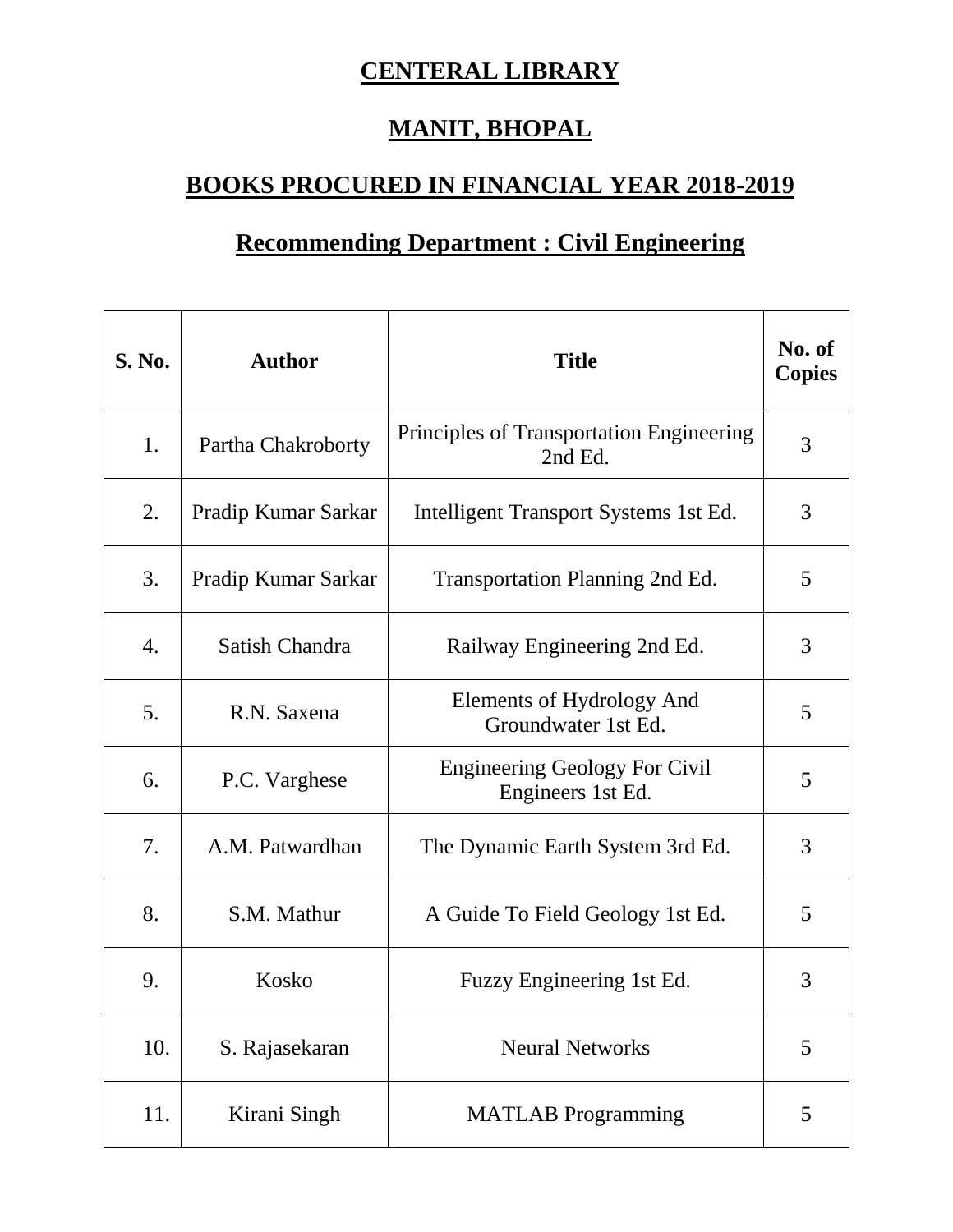| <b>S. No.</b> | <b>Author</b>    | <b>Title</b>                                     | No. of<br><b>Copies</b> |
|---------------|------------------|--------------------------------------------------|-------------------------|
| 12.           | Karuna Moy Ghosh | <b>Prestressed Concrete</b>                      | 5                       |
| 13.           | K.U. Muthu       | <b>Prestressed Concrete</b>                      | 5                       |
| 14.           | Seshu            | <b>Textbook Of Finite Element Analysis</b>       | 5                       |
| 15.           | Paleti Srinivas  | <b>Finite Element Analysis</b>                   | 2                       |
| 16.           | P.C. Varghese    | <b>Building Construction</b>                     | 5                       |
| 17.           | G.L. Karia       | <b>Wastewater Treatment</b>                      | 3                       |
| 18.           | Rajaram V.       | Solid And Liquid Waste Management                | 3                       |
| 19.           | P.V. Rao         | <b>Textbook Of Environmental</b><br>Engineering  | 3                       |
| 20.           | P. Meenakshi     | <b>Elements Of Environmental Science</b>         | 3                       |
| 21.           | P.V. Rao         | Principles Of Environmental Science              | 3                       |
| 22.           | D. Srinivasan    | <b>Environmental Engineering</b>                 | 3                       |
| 23.           | M.M. Sulphey     | <b>Introduction To Environment</b><br>Management | 3                       |
| 24.           | Aruna Venkat     | <b>Environmental Law And Policy</b>              | 3                       |
| 25.           | S.K. Garg        | Sewage Disposal And Air Pollution<br>Engineering | 3                       |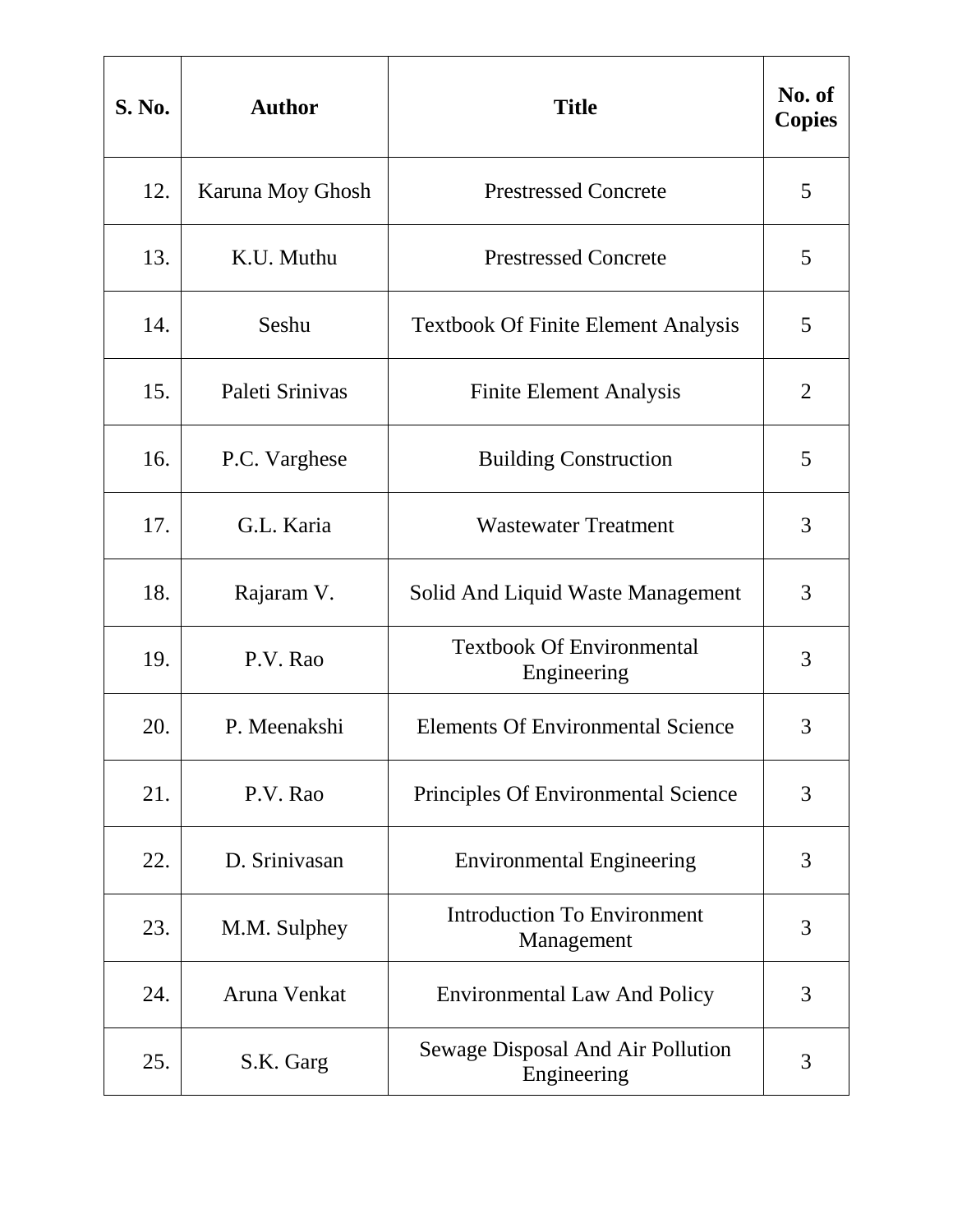| <b>S. No.</b> | <b>Author</b>         | <b>Title</b>                                                      | No. of<br><b>Copies</b> |
|---------------|-----------------------|-------------------------------------------------------------------|-------------------------|
| 26.           | <b>Daniel Bucur</b>   | <b>River Basin Management</b>                                     | $\overline{2}$          |
| 27.           | Jacob Bear            | <b>Hydraulics Of Groundwater</b>                                  | 3                       |
| 28.           | S.K. Jain             | Water Resources Systems Planning And<br>Management                | 3                       |
| 29.           | John C. Manning       | <b>Applied Principles Of Hydrology</b>                            | 4                       |
| 30.           | D.L. Vischer          | Dam Hydraulic                                                     | $\overline{2}$          |
| 31.           | Garizabal             | <b>Irrigation Water Management</b>                                | $\overline{2}$          |
| 32.           | <b>Nicolas Korves</b> | <b>Climate Change</b>                                             | $\overline{2}$          |
| 33.           | John G. Lyon          | <b>GIS For Water Resources And</b><br><b>Watershed Management</b> | $\overline{2}$          |
| 34.           | S.S. Bhavikatti       | <b>Finite Element Analysis</b>                                    | 5                       |
| 35.           | A.M. Chandra          | Geoinformatics                                                    | $\overline{4}$          |
| 36.           | S.K. Duggal           | <b>Building Materials</b>                                         | $\overline{4}$          |
| 37.           | Gopal Ranjan          | <b>Basic And Applied Soil Mechanics</b>                           | 3                       |
| 38.           | R.B. Singh            | <b>Introduction To Mechanics</b>                                  | $\overline{2}$          |
| 39.           | K.M. Srinivasan       | <b>Centrifugal Pumps</b>                                          | 3                       |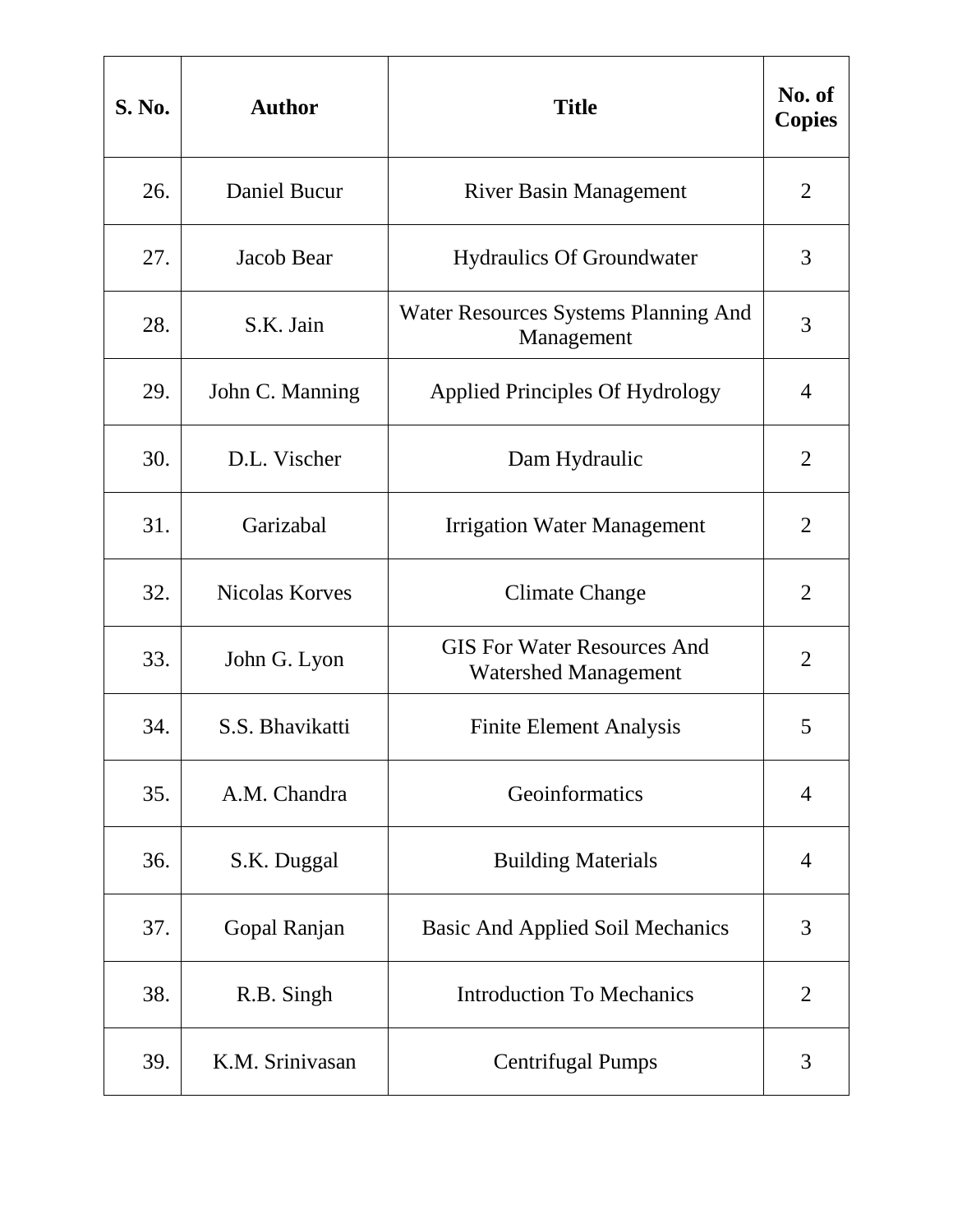| <b>S. No.</b> | <b>Author</b>         | <b>Title</b>                                                   | No. of<br><b>Copies</b> |
|---------------|-----------------------|----------------------------------------------------------------|-------------------------|
| 40.           | K.M. Srinivasan       | Pumps                                                          | $\overline{2}$          |
| 41.           | Gambhir M.L           | <b>Building Materials: Products Properties</b><br>And Systems. | 4                       |
| 42.           | Terry W. Sturm        | <b>Open Channel Hydraulics</b>                                 | 4                       |
| 43.           | A.R. Santhakumar      | <b>Concrete Technology</b>                                     | 3                       |
| 44.           | N. Subramanian        | Design Of Steel Structures                                     | $\overline{2}$          |
| 45.           | S.K. Duggal           | Earthquake-Resistant Design Of<br><b>Structures</b>            | 3                       |
| 46.           | R. Subramanian        | Surveying And Levelling                                        | $\overline{2}$          |
| 47.           | <b>Basudeb Bhatta</b> | Remote Sensing And GIS                                         | $\overline{2}$          |
| 48.           | Khan                  | <b>Fluid Mechanics And Machinery</b>                           | $\overline{2}$          |
| 49.           | W.B. Mckay            | <b>Building Construction Metric (Vol.1)</b>                    | $\overline{2}$          |
| 50.           | W.B. Mckay            | <b>Building Construction Metric (Vol.2)</b>                    | $\overline{2}$          |
| 51.           | W.B. Mckay            | <b>Building Construction Metric (Vol.3)</b>                    | $\overline{2}$          |
| 52.           | Roy Chudley           | Construction Technology (Vol.1)                                | 3                       |
| 53.           | Kumar Neeraj Jha      | <b>Construction Project Management</b>                         | $\overline{2}$          |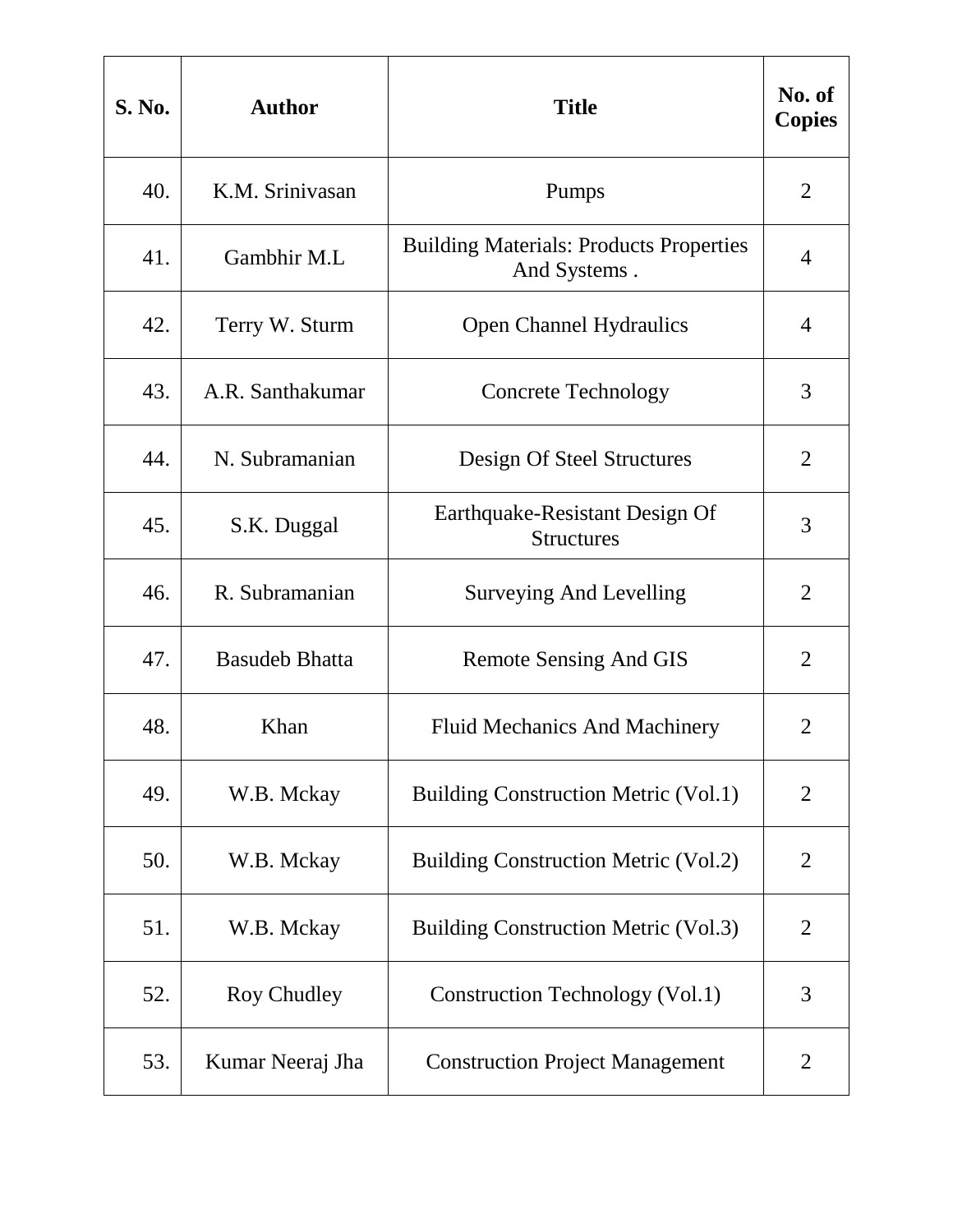| <b>S. No.</b> | <b>Author</b>                | <b>Title</b>                                      | No. of<br><b>Copies</b> |
|---------------|------------------------------|---------------------------------------------------|-------------------------|
| 54.           | Praveen Nagarajan            | <b>Prestressed Concrete Design</b>                | 3                       |
| 55.           | Neville A.M.                 | <b>Concrete Technology</b>                        | 2                       |
| 56.           | Neville A.M.                 | Properties Of Concrete                            | $\overline{2}$          |
| 57.           | Jack C. Mccormac             | <b>Structural Steel Design</b>                    | $\overline{2}$          |
| 58.           | D.P. Coduto                  | <b>Foundation Design</b>                          | $\overline{2}$          |
| 59.           | Arcadio P. Sincero           | <b>Environmental Engineering</b>                  | 2                       |
| 60.           | Tirupathi R.<br>Chandrupatla | Introduction To Finite Elements In<br>Engineering | $\overline{2}$          |
| 61.           | Warren Viessman Jr.          | Introduction To Hydrology                         | 3                       |
| 62.           | Daniel Schodek               | <b>Structures</b>                                 | $\overline{2}$          |
| 63.           | <b>Arthur Bannister</b>      | Surveying                                         | $\overline{2}$          |
| 64.           | C.S. Papacostas              | <b>Transportation Engineering And</b><br>Planning | $\overline{2}$          |
| 65.           | Roger P. Roess               | <b>Traffic Engineering</b>                        | $\overline{2}$          |
| 66.           | Ralph A. Wurbs               | <b>Water Resources Engineering</b>                | $\overline{2}$          |
| 67.           | Warren Viessman Jr.          | <b>Water Supply And Pollution Control</b>         | 2                       |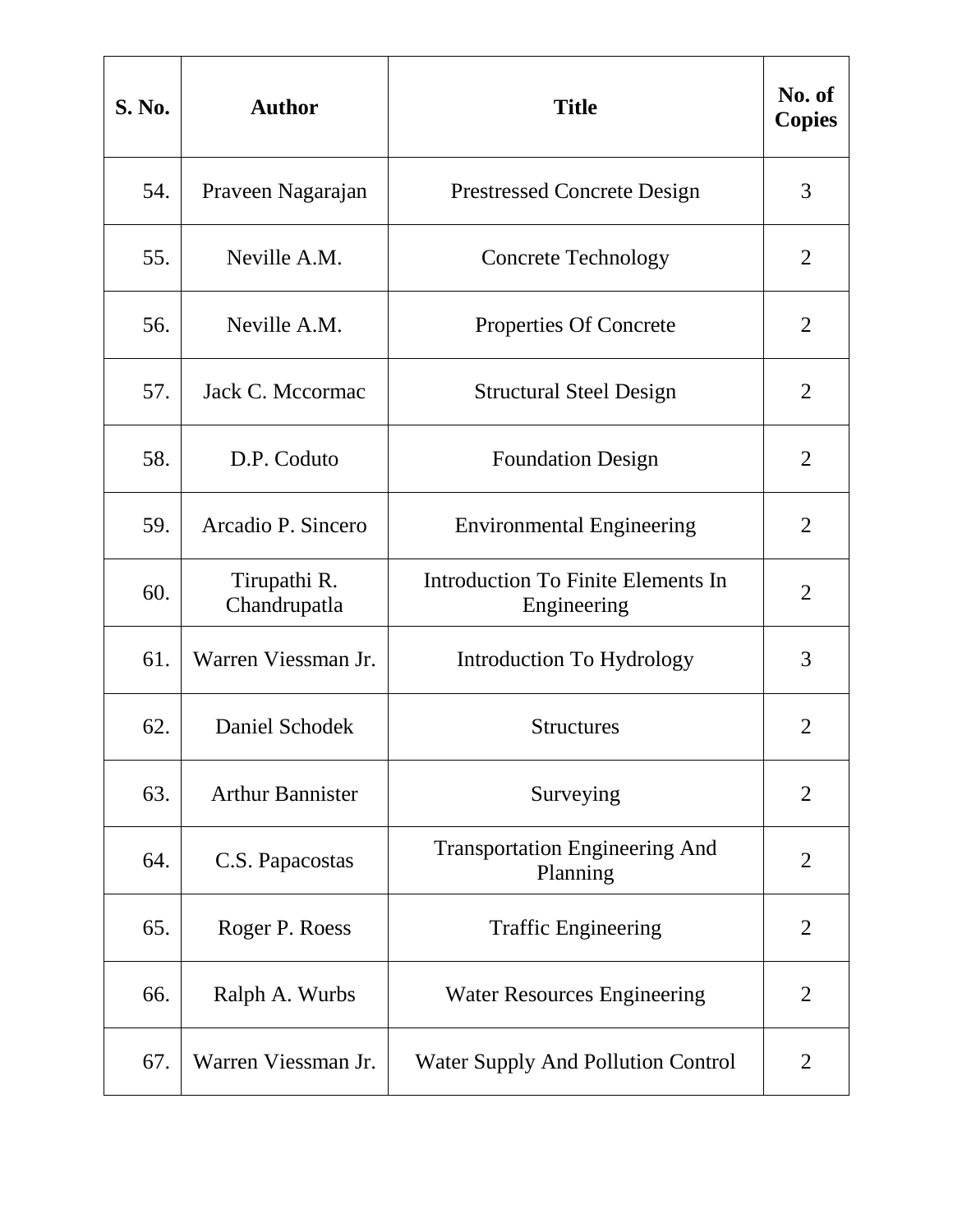| <b>S. No.</b> | <b>Author</b>             | <b>Title</b>                                                                                 | No. of<br><b>Copies</b> |
|---------------|---------------------------|----------------------------------------------------------------------------------------------|-------------------------|
| 68.           | Glenn E. Moglen           | <b>Fundamentals Of Open Channel Flow</b>                                                     | $\overline{2}$          |
| 69.           | Maria A. Mimikou          | <b>Hydrology And Water Resource</b><br><b>Systems Analysis</b>                               | $\overline{2}$          |
| 70.           | Mete A. Sozen             | <b>Principles Of Reinforced Concrete</b><br>Design                                           | $\overline{2}$          |
| 71.           | <b>Hubert Chanson</b>     | <b>Energy Dissipation In Hydraulic</b><br><b>Structures</b>                                  | $\mathbf{1}$            |
| 72.           | Chris R.I. Clayton        | Earth Pressure And Earth-Retaining<br><b>Structures</b>                                      | $\mathbf{1}$            |
| 73.           | Ram S. Gupta              | Principles Of Structural Design                                                              | $\overline{2}$          |
| 74.           | Gianluca Ranzi            | <b>Structural Analysis</b>                                                                   | $\overline{2}$          |
| 75.           | Athanassios<br>Nikolaides | <b>Highway Engineering</b>                                                                   | $\overline{2}$          |
| 76.           | Hira N. Ahuja             | Project Management: Techniques In<br><b>Planning And Controlling Construction</b><br>Project | $\overline{2}$          |
| 77.           | Jacob Bear                | <b>Hydraulics Of Groundwater</b>                                                             | $\overline{2}$          |
| 78.           | Ben C. Gerwick, Jr.       | <b>Construction Of Prestressed Concrete</b><br><b>Structures</b>                             | $\overline{2}$          |
| 79.           | Ice                       | Flood And Reservoir Safety                                                                   | $\overline{2}$          |
| 80.           | N. Krishna Raju           | <b>Prestressed Concrete: Problems And</b><br>Solutions                                       | $\overline{2}$          |
| 81.           | D.L. Vischer              | Dam Hydraulic                                                                                | 2                       |